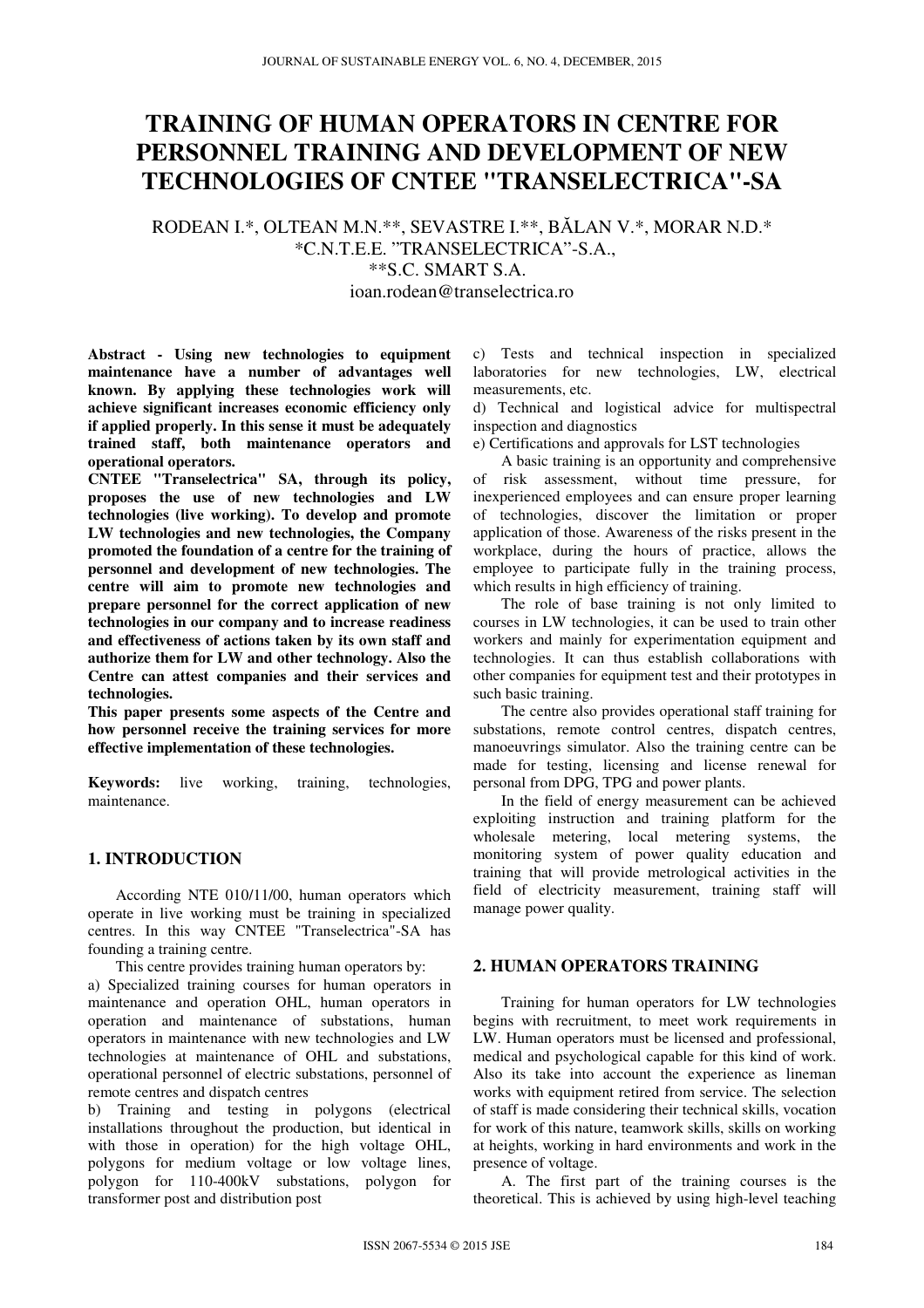material in specially equipped classrooms (Fig. 1). The course presents concepts and theories of LW technologies, details of working in technologies, risks and measures on health and safety at work, etc. Fig. 2 shows a type of technology that will be familiar to students.



**Fig.1. The classroom for theoretical training at the Centre** 



**Fig.2. LW technology using helicopter** 

In theoretical part we teach about:

a) Efficiency of technologies with examples of works was achieved

During major maintenance for OHTL 220kV and OHTL 400kV, both technologies were applied, with the withdrawal of service of OHTL and with LW technologies.

**Table 1. Efficiency by operations of LW technology applying to Major Maintenance of OHTL** 

| ு ப<br>Overall works                                         | <b>Efficiency of</b><br>total costs |
|--------------------------------------------------------------|-------------------------------------|
| Total operations on OHTL 400kV<br>Mintia-Sibiu Sud           | 7%                                  |
| Total operations on OHTL 400kV<br>Tânțăreni-Turceni G1-2+3-4 | 9%                                  |
| Total operations on OHTL 400kV<br>Tânțăreni-Turceni G5-6+7-8 | 9%                                  |
| Total operations on OHTL 400kV<br>Urechești-Rovinari G3+4    | 8%                                  |
| Total operations on OHTL 400kV<br>Urechești-Rovinari G5+6    | 8%                                  |
| Total operations on OHTL 220kV<br>Stejaru-Gheorgheni         | 2%                                  |

b) Safety in technologies operation

To satisfy the conditions for making works with the technology LW is necessary to know the clearance distance for works.



**Fig.3. Clearance distances for works at 220kV OHTL** 

c) Using computer programs for simulation of work condition with new technologies (e.g. LW technologies)

The works with LW technologies can take place only if certain conditions are met. In order to prepare these works under optimal conditions, is necessary to know in detail how their conduct in certain circumstances. In this sense, we have achieved several theoretical and practical analyses. The theoretical analyses were performed using several software simulations.

To simulate the conditions at work in the context of unfavourable weather conditions were used the theory of distribution voltage on insulators chain through calculation of the equivalent capacitances [1-3].

The analytical method of calculation takes into account the longitudinal capacitance of the isolators, stray capacitance to ground and stray capacitance from conductor [1-3]. The general solution is:

$$
U_{\alpha} = \frac{U_0}{(C_{\gamma 0} + C_{\gamma 0}) \cdot \text{sh}(a_0 \cdot t)} \cdot \left\{ C_{\gamma 0} \cdot \text{sh}(a_0 \cdot x) + C_{\gamma 0} \cdot \left[ \text{sh}(a_0 \cdot t) - \text{sh}(a_0 \cdot (t - v)) \right] \right\}
$$
(1)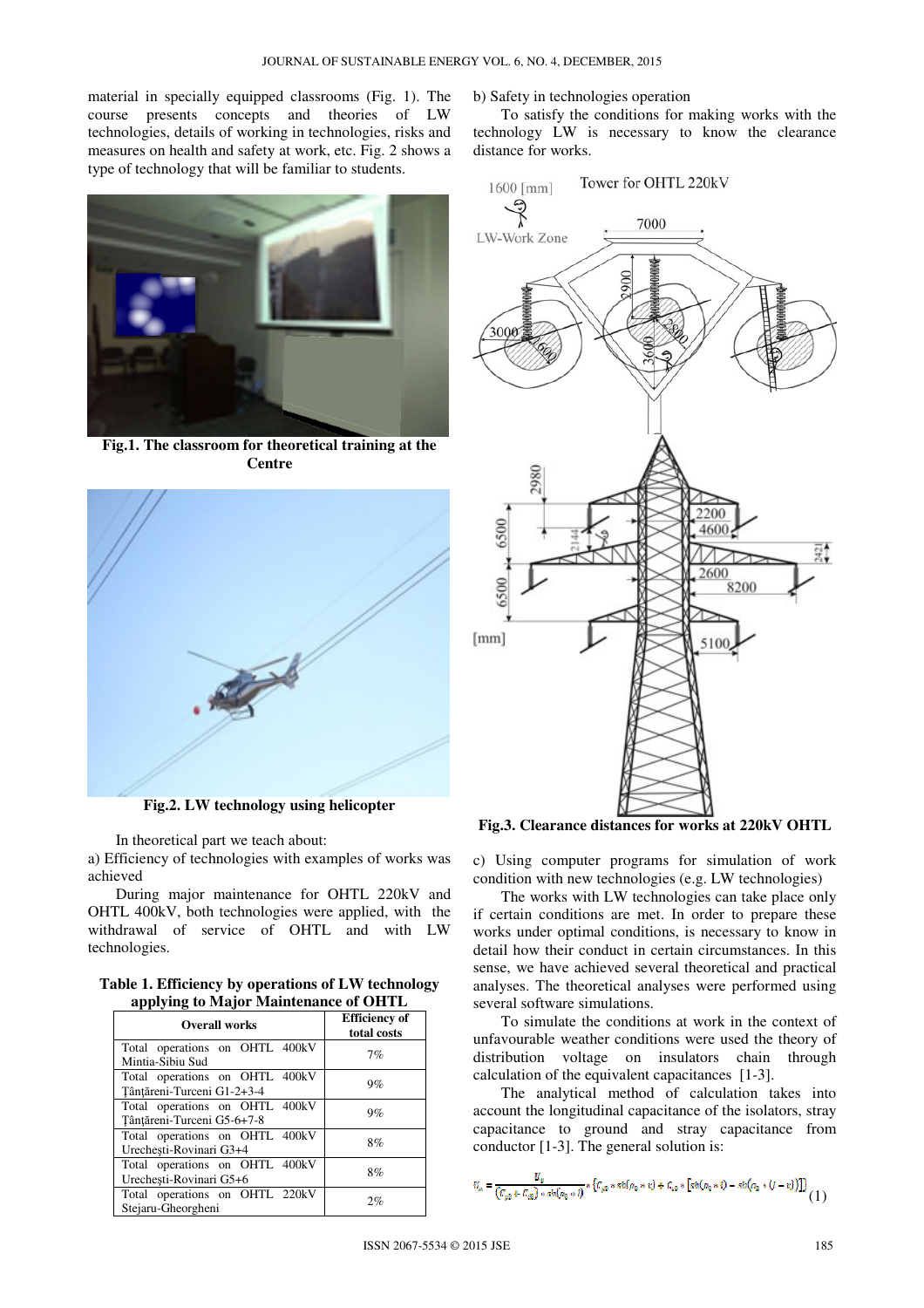where,

 $a_0$  is the root of the characteristic equation for microdistribution of capacitances,

l is the insulators chain length,

x is a point of infinitesimal area coordinated,

 $C_{p0}$  is stray capacity to ground,

 $C_{c0}$  is stray capacitance from conductor,

 $U_0$  is voltage on the last element in the insulators chain  $[1]$ 

This equation was solved by a program in MATLAB. The results are presented in Fig. 4.



#### **Fig.4. Voltage distribution in a chain of glass insulating type to a 220kV tower, "Y" type**

d) Condition for technologies application

The efficiency of maintenance services depends on several factors like correctly applied technologies, costs and training human operators. The technologies used in maintenance are different.

Choosing a technology can be done according to several criteria, such as:

The parameters of electrical equipment;

• Operating costs of the equipment in terms of organizing maintenance services;

• Operational behaviour of the electrical equipment;

• Importance of this electrical equipment in electrical power grid / power system;

• Risks of applying the technology;

• Costs of the technologies;

• Efficiencies of the technology applied (in technical terms);

• Preparation of human operators and environmental conditions during execution

A preliminary decision may be taken and through the elastic characteristics of a system.

For the choice of technologies will take into account the following criteria:

• Operating Criterion, which envisages the condition of transmission power grid, respectively National Power System, for timeframes proposed

• Climate criterion that takes into account temperature, wind speed, humidity, etc.

• Technological criterion, which aims facilities with equipment and tools and their applicability to works in specifics electrical installations (gauge, power, access, etc.)

• Organization criterion, which relate to the availability, as well as equipment design, operating conditions, and so on,

• Technical criterion aimed module assembly disassembly, shunt, etc.,

• Functional criterion refers to the proximity of other facilities, positioning, automation cancellation, and so on, • Integrated management criterion refers to occupational health and safety, quality and environmental protection

• Criteria specific to particular technologies,

• The economic criterion

To calculate the reliability and elasticity of the architecture for system, we take in consideration the following factors:

- The safety of the scheme
- The architecture type of scheme
- The equipment's manoeuvres action
- The equipment's type and function
- The equipment's reliability
- The operational scheme
- The spare capacity of the scheme

• The operational mode of the equipment and the scheme (use, supervisor, manoeuvre, monitoring)

The statics elasticity coefficient of a system is:

$$
E_S = N * \deg(N) * \frac{C}{I} * \prod_i \frac{I_{ri}}{I_{ii}} \tag{2}
$$

where:

N is number of nods from substations scheme,

C is number of all bays from substations scheme,

I is number of equipment connecting in substations (OHTL and Power Transformers Units),

K is coefficient depending by functionality of substations scheme – represent the percentage of equipment in function after an accidental event or a problem (I functional / I total, mean subscript notation  $r =$  remaining I after failure ant  $t = total I$ 

n is possible number of operating, [4, 5, 6]

The statics elasticity coefficient includes stationary characteristics of the system parameters only (structural characteristics).

The dynamic characteristics of the system are contained in the module of elasticity of a system.

$$
E_D = f(P, \Delta p, \text{CRC}, P\&A, OA) \tag{3}
$$

where:

P is transmitted power system,

∆p is system elements dynamic parameters (losses and others)

C&C is control and command behavior

P&A is protection and automation settings

OA is action of operators, [4, 5, 6]

The elasticity is:

$$
E = \sum E_s * \sum E_D * W_s \tag{4}
$$

where:

 $E<sub>S</sub>$  is statics elasticity coefficient (architectural type),  $E<sub>D</sub>$  is dynamic elasticity coefficient (functional type –

depend indirectly of angle of voltage between two bus-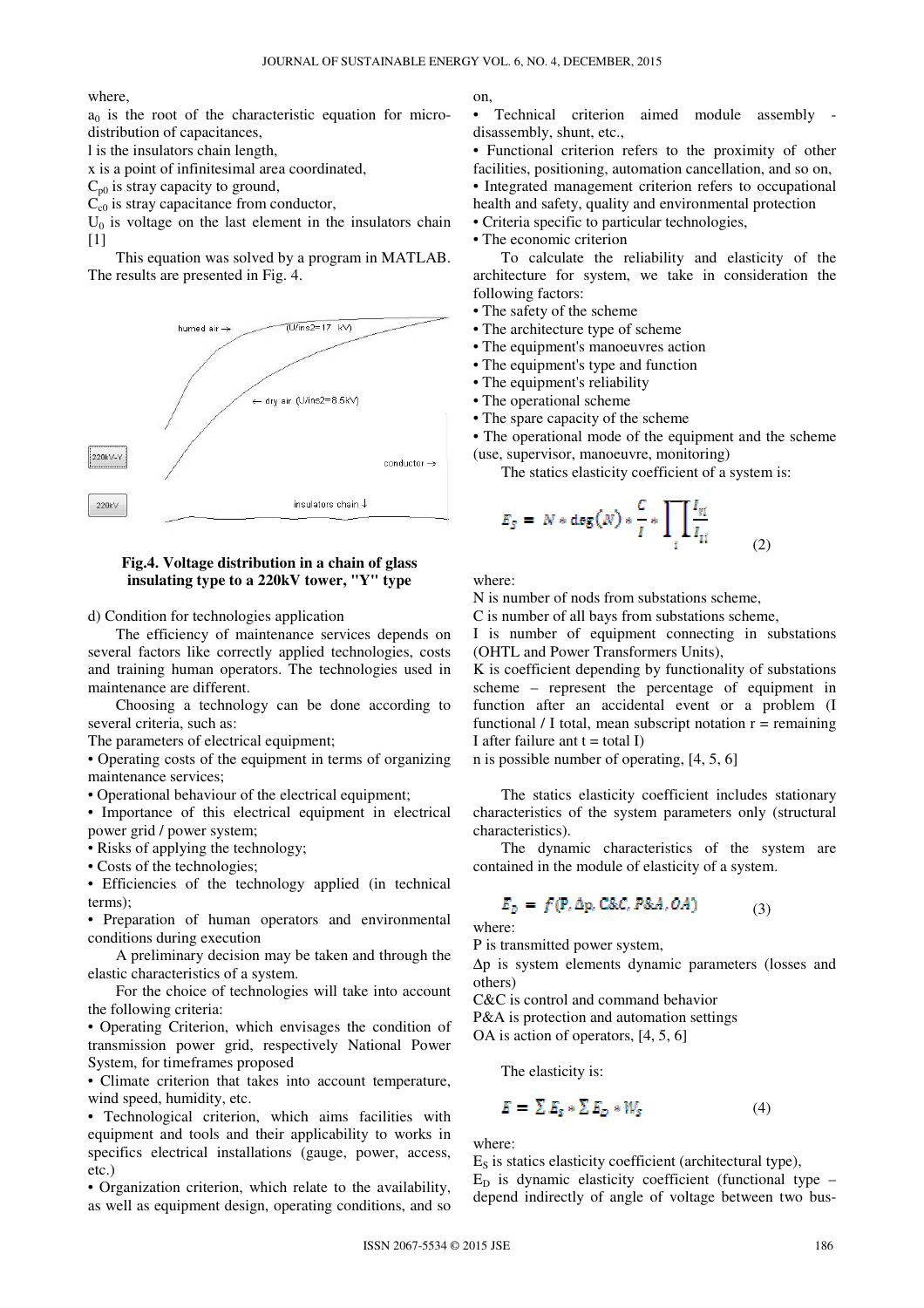bars of substations – at ends, directly of graph / road and functional parameters),

 $W<sub>S</sub>$  is energy parameter of power grid (depend indirectly of real-time active power losses and reactive power losses – energy losses, directly of real-time transmission power, voltage and grid configuration parameter)

e) Analysis methods

Methods to analyze the equipment behavior or to find the solutions for an issue will be present for personnel.



**Fig.5. Analysis scheme [4, 6]** 

f) Simulations program

The training after theoretical knowledge but before practical task it's made on simulation program.

Analysis to operation of equipment and maneuvers modalities, as part of the operating activities, is achieved through a program which simulates electric networks. This program can configure the workstation for each type of substation architecture. It can also set the control station.

To calculate the simulated system schemes are needed to determine the electrical characteristics of the system, obtained by matrix. Solving relations and material status of the equipment is performed using models VAMY and VASY, which call for a network element matrix model calculation of voltage in knots. It's make an image of each element with the same parameters. [7]

B. The second part of the course consists of practical training in LW polygons. In Fig. 6 shows the OHL 220- 400kV polygons [8].

The human operator will be ready to work under voltage installations, depending on technology, voltage system and risk factors to which it is subjected.

Interested staff, who first contact with this mode of

work can prepare in LW initiation courses.



**Fig.6. LW Polygon for 220-400kV OHL in the Centre for training [8]** 

# **3. EFFICIENCY OF TRAINING THE HUMAN OPERATORS**

Applications of LW and new technologies to achieve maintenance of electrical installations have several advantages, including:

a) Increased network usage time (TPG or DPG, maintaining supply to consumers)

b) Reduced network losses

c) Eliminating congestion

d) Increasing economic efficiency (shown graphically in Fig.7 for LW technologies)



**Fig.7. Economic efficiency obtained in training Centre** 

Getting results presented above is not possible without precise knowledge of the technologies.

The proper preparation for the execution of human operators to operating in maintenance using new technologies lead to quality of their works and more safely and to better management of maintenance activity.

The training of human operators in the training centre will be adequately achieve of works in beneficial installations by creating closest to reality conditions in the Centre.

In the last year were made of human operators training both in the country and abroad (e.g. Poland and Jordan).

Following the training of human operators were able to execute works with LW technologies, which are